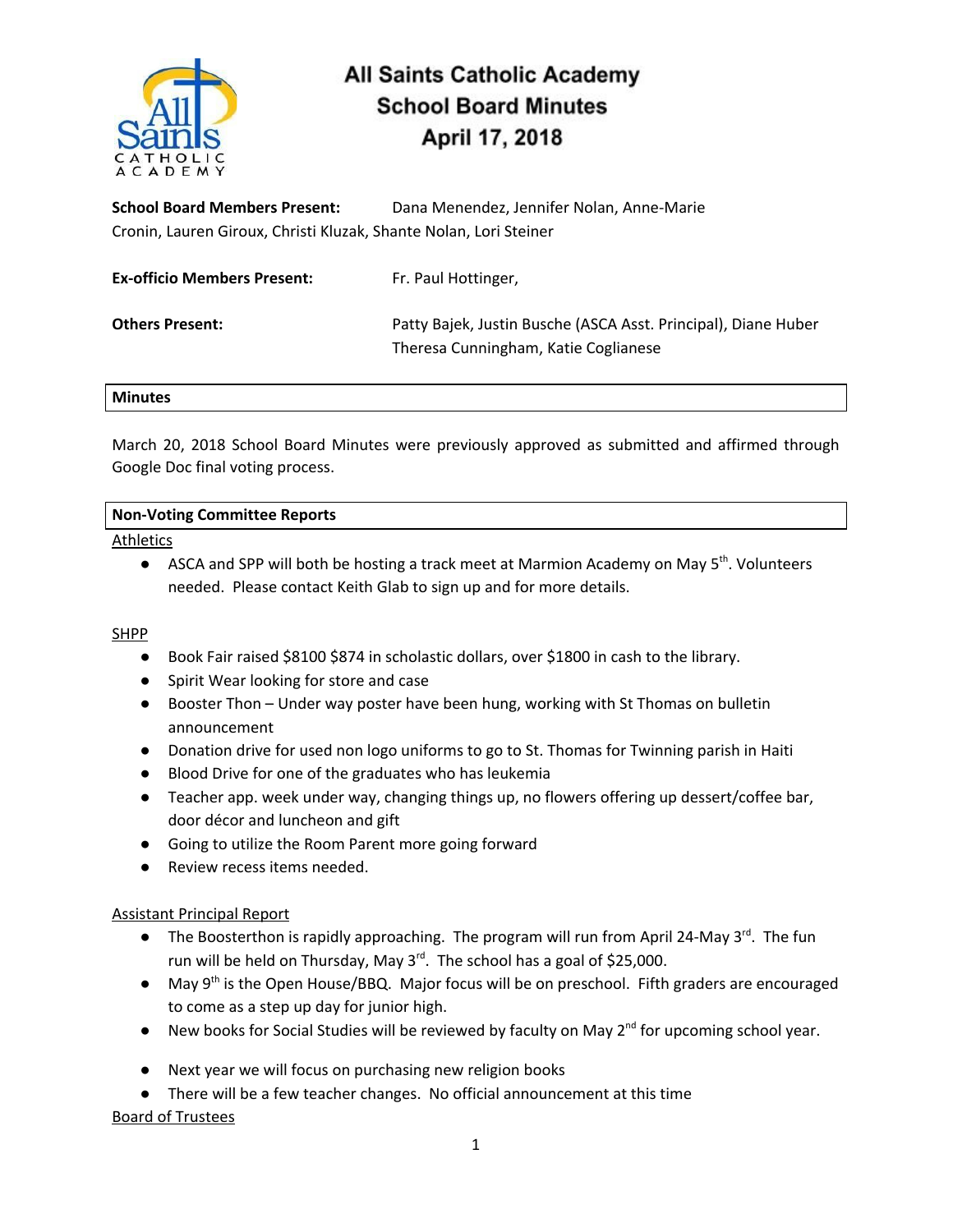No report

#### **Pastor Report – Father Paul**

No report

#### **School Board Terms and Replacements**

- Lori Steiner and Jennifer Nolan's terms will be finished at the end of this school year. Replacement for HSCC is Marlon Lutfiyya. Replacement for SMM is to be determined.
- In addition, Dana Menedez term also ends. We need to amend the by-laws to address the past president role. The replacement for St Thomas is also to be determined.
- It was discussed to add past president to the officer list. This role will support the incoming president. It would be a non-voting role. Just there to provide history and support to the new president.
- Formal language needs to be written about this role. Then voting on the new position will happen electronically. It will follow the same 24-hour format.
- The role of secretary was addressed and voted upon. Anne-Marie Cronin will serve as the lead secretary and Shante Nolan will serve as her back up.
- In addition, Anne-Marie shared some information about the St. Margaret Mary Commission and the need for representation from an ASCA parent. The Commission is comprised of RE, Adult and Youth Ministry as well as an ASCA rep. Anne-Marie has been representing ASCA for the past several years. The meetings are held on Mondays at 12 noon.

## Open House/BBQ

- The Open House/BBQ will be held on May 9 from 5-7 pm
- The Open House will be supported by the school/teachers
- The BBQ will be supported/organized by the School Board
- This evening will be less formal than our January Open House
- All grade levels will be represented
- This night is for current families as well as prospective families
- We are in need of volunteers and donations
- The night will consist of 5-6 pm (information session) and 6-7 pm (BBQ)
- Anne-Marie has set up an online registration
- The idea of approaching Pancake Café to donate food was raised. Jen Thornton or Melissa Santos will be the correct contact and lead for that.

#### **Voting Committee Reports**

Finance: